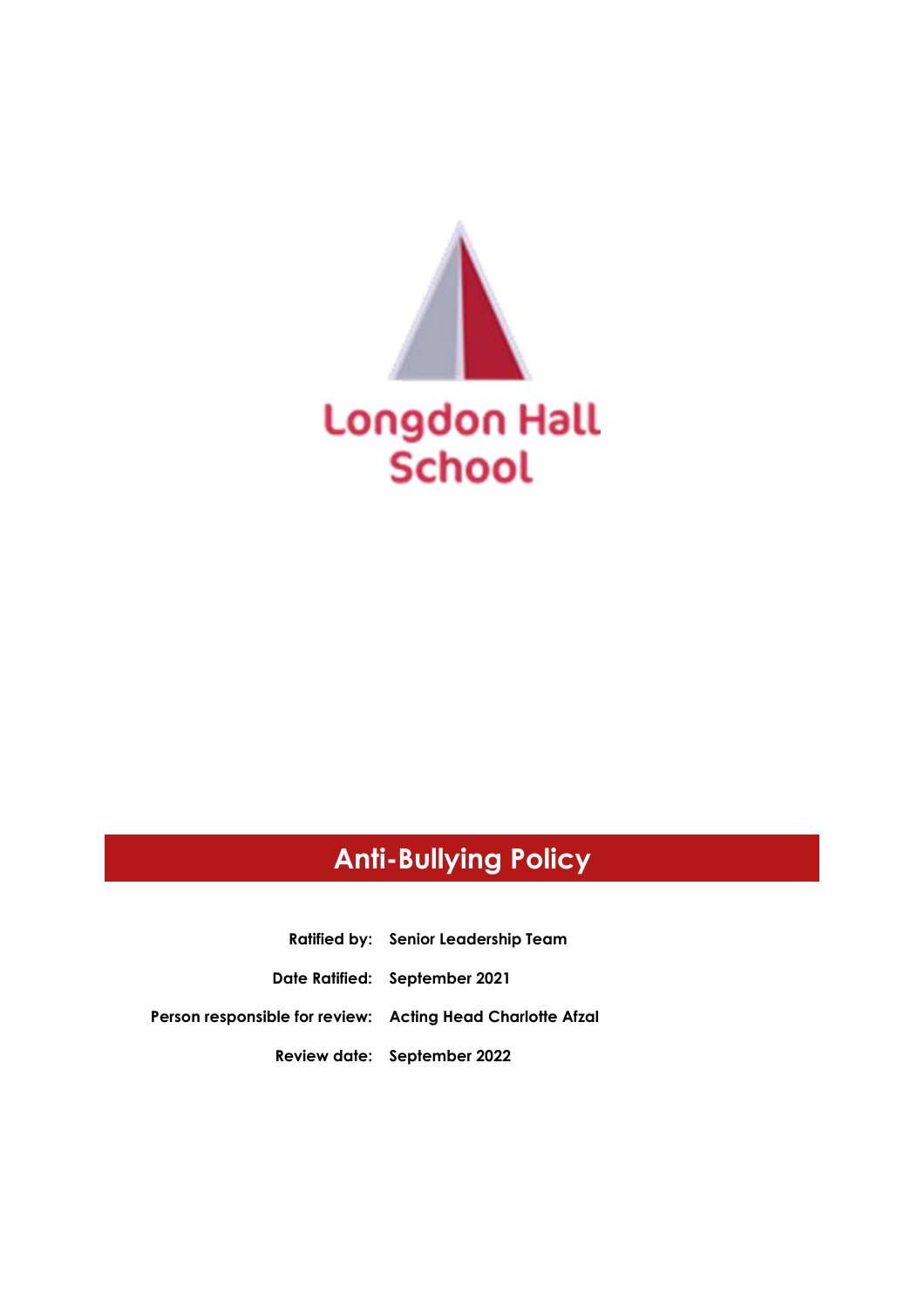# Contents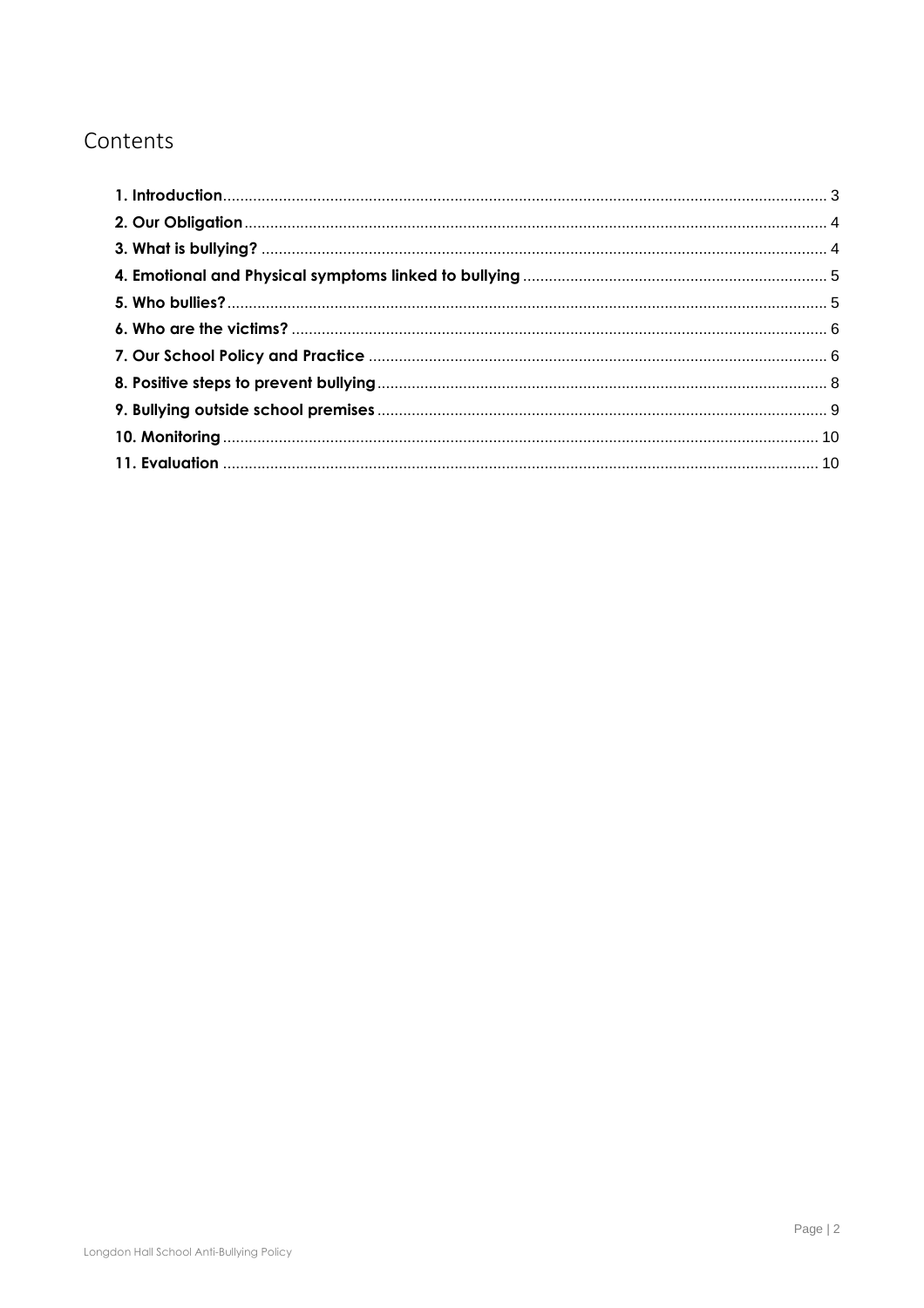### <span id="page-2-0"></span>**1. Introduction**

Longdon Hall School is a special school for young people between the ages of 7-18 with Education, Health and Care (EHC) Plans that identify SEMH as their primary need.

Our school supports the need of all of our pupils and promotes the protection of their rights in accordance with the UNCRC (1992) with a particular focus on:

*Best interests of the child – the best interests of the child must be the top priority in all things that affect children (Article 3)*

*Right to education – every child has the right to an education (Article 28)*

*Respect for the views of the child – Every child has the right to express their views, feelings and wishes in all matters affecting them, and to have their views considered and taken seriously (Article 12)*

This policy has been drafted in consultation with pupils and staff at Longdon Hall School as well as incorporating the latest recommendations from the DfE Behaviour and Discipline in Schools (2016), DfE Preventing and Tackling Bullying (2017), DfE Supporting Children and Young People who are bullied: advice for schools (2014), The Independent Schools Standards (2015) and the Equality Act (2010).

Our aims are:

- To provide a secure environment in which pupils can report incidents confidently
- To show all pupils that targeting, harassment and bullying is taken seriously
- To enable staff to respond calmly and confidently to targeting, harassment and bullying incidents
- To reassure pupils that the school will protect and support all parties whilst the issues are resolved
- To provide long term and positive programs of personal development where it is required

In this policy, we are not concerned with those deeper personal, social, emotional or psychological issues that underlie and often precipitate bullying behaviour. What we are intent upon is a clear explanation of a set of attitudes and a related framework for intervention that will allow us to manage the problem of targeting, harassment and bullying in an efficient and effective manner. These guidelines are intended to help staff to develop a shared understanding of the problems involved in identifying, containing, reporting and intervening when we face children's targeting, harassment or bullying behaviour. We need a team approach and a common sense purpose. We must have a generally understood framework for action and procedures that are clear and workable. Our hope is that the following will provide structures appropriate to these tasks.

This is an extremely important area. We work with children who exhibit emotional and behavioural difficulties. They have often been hurt themselves. They often seek to retaliate against people and things. Containing these complex and persistent aggressions within the peer group is one of our primary professional tasks. Any failure to do so will release sub-cultural peer group reactions, which may have serious consequences for a number of pupils. We need to be aware of these peer group dynamics. We have to monitor the peer group very carefully for signs of intimidation and bullying. We must then take considered and decisive action. We should always remember that bullying research carried out in recent years has clearly demonstrated that the vast majority of pupils attending Longdon Hall School come to us usually with a history of bullying as either victims or bullies.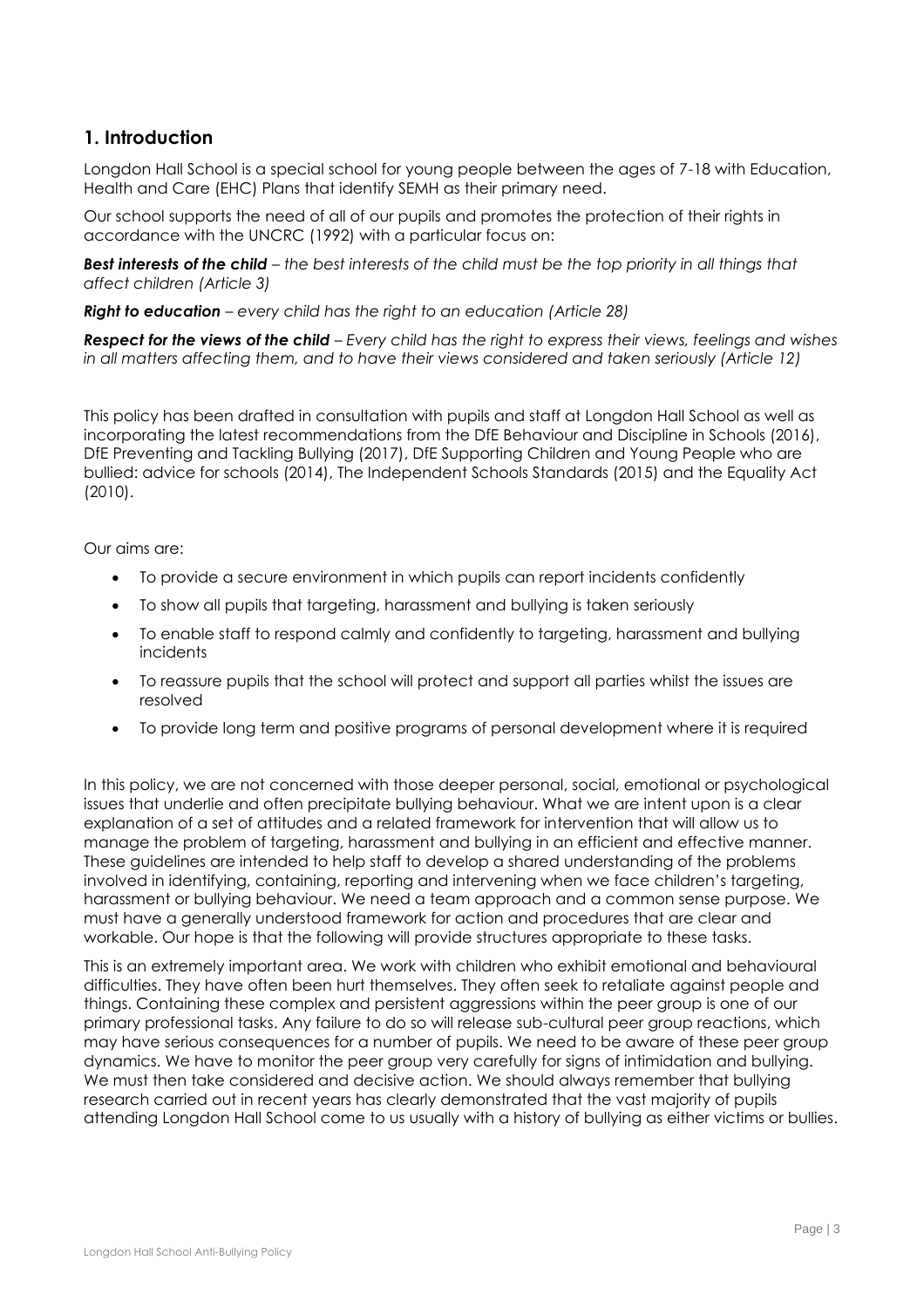# <span id="page-3-0"></span>**2. Our Obligation**

In developing a whole school policy towards bullying, we start with the knowledge that this behaviour, in all its forms, will occur from time to time in the school. This is true of every school. It is an on-going feature of working with children and a particular feature of our working with SEMH pupils, who in the vast majority of cases, come to us with a history of either being bullied or bullying others. It will occur again. The frequency and intensity of this problem will depend largely upon the ethos of the school, the intervention strategies we employ and our capacity to contain and manage the interpersonal behaviour or our pupils.

This implies a vigilant and consistent approach by all staff who all carry a very heavy duty of care for every pupil placed with us. Many are particularly vulnerable given the nature of their previous experiences. Our policy on bullying is one important aspect of our professional obligation to create a caring and protective environment for our pupils.

# <span id="page-3-1"></span>**3. What is bullying?**

There are many definitions of bullying. At Longdon Hall School, we see it as inappropriate behaviour from an individual pupil or group of pupils towards another pupil that is deliberate, may be repeated over time, and is hard for the individual to defend against. It is essentially an abuse of power by a stronger pupil(s) against a weaker one. The advantage in strength may be either physical or verbal; it might be real or imagined; and can be expressed individually or collectively with others.

Examples of bullying in our context would include:

- Hitting and punching
- Kicking
- Spitting
- Spoiling someone else's belongings
- Calling names
- Excluding or deliberately isolating a pupil
- Giving nasty looks
- Making racist, homophobic or sexist remarks
- Making comments
- About another pupil's family
- Picking on a weakness
- Spreading rumours
- Preventing someone from joining a game
- Not talking to someone or getting other people not to talk to another pupil
- Putting pressure on another pupil- for example, to run errands and do jobs, to give up possessions, to bring things from home
- Forcing a pupil to engage in sexualized activity or behaviour
- Unkind or threatening internet or mobile phone text messages or images (cyber bullying)
- The use of social media to negatively affect others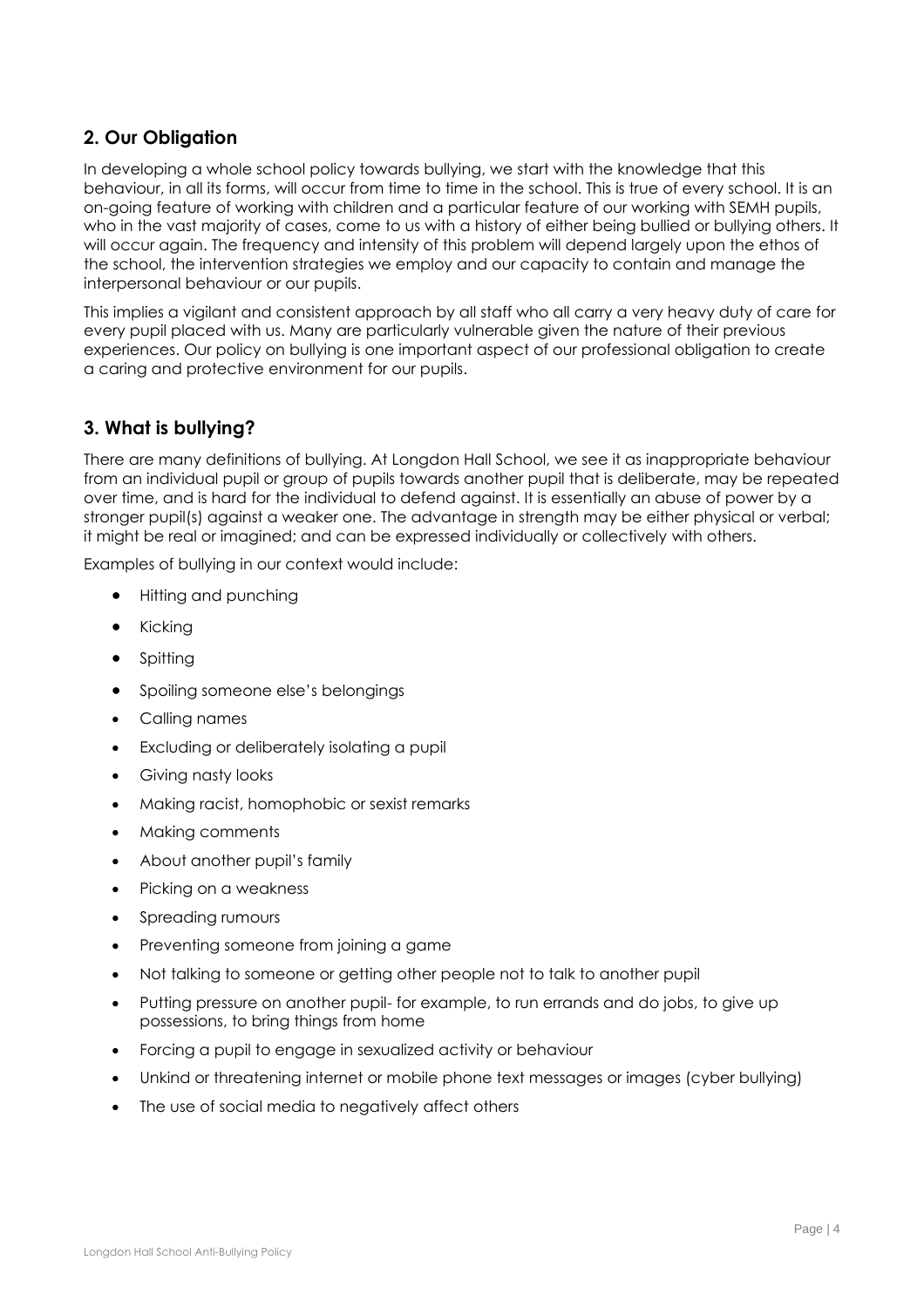# <span id="page-4-0"></span>**4. Emotional and Physical symptoms linked to bullying**

It is often hard to spot children who are experiencing targeting, harassment and bullying. By its nature it is an insidious activity that usually goes on out of sight of staff. The victim is often reluctant to come forward because they feel that 'telling' might only make matters worse for themselves and make the situation worse. The following symptoms might be an indication that a pupil is being bullied:

#### **Emotional**

- Lost confidence
- Loss of self-esteem
- Irritability
- Aggression
- Panic attacks
- Depression
- Suicidal thoughts

#### **Physical**

- Sleeplessness
- Nausea
- Shaking
- Heart racing
- Laziness
- Skin complaints
- Stomach aches
- Migraines and headaches

#### <span id="page-4-1"></span>**5. Who bullies?**

This policy has used the following books, publication and websites as key points of reference:

- Bullying: A Practical Guide to Copying for Schools (Elliot M, 1991)
- Bullying: A Child's View (La Fontaine J, 1991)
- Fighting, Teasing and Bullying (Pearce J, 1989)
- Practical Approaches to Bullying (Smith P K and Thompson D, 1991)
- Bullying: don't suffer in silence (DfES Publication, 2002)
- Safe to Learn: embedding anti-bullying work in schools (DCSF, 2007)
- Equality Act (2010)
- Preventing and Tackling Bullying (DfE, 2017)
- Supporting Children and Young Adults who are bullied: advice for schools (DfE, 2014)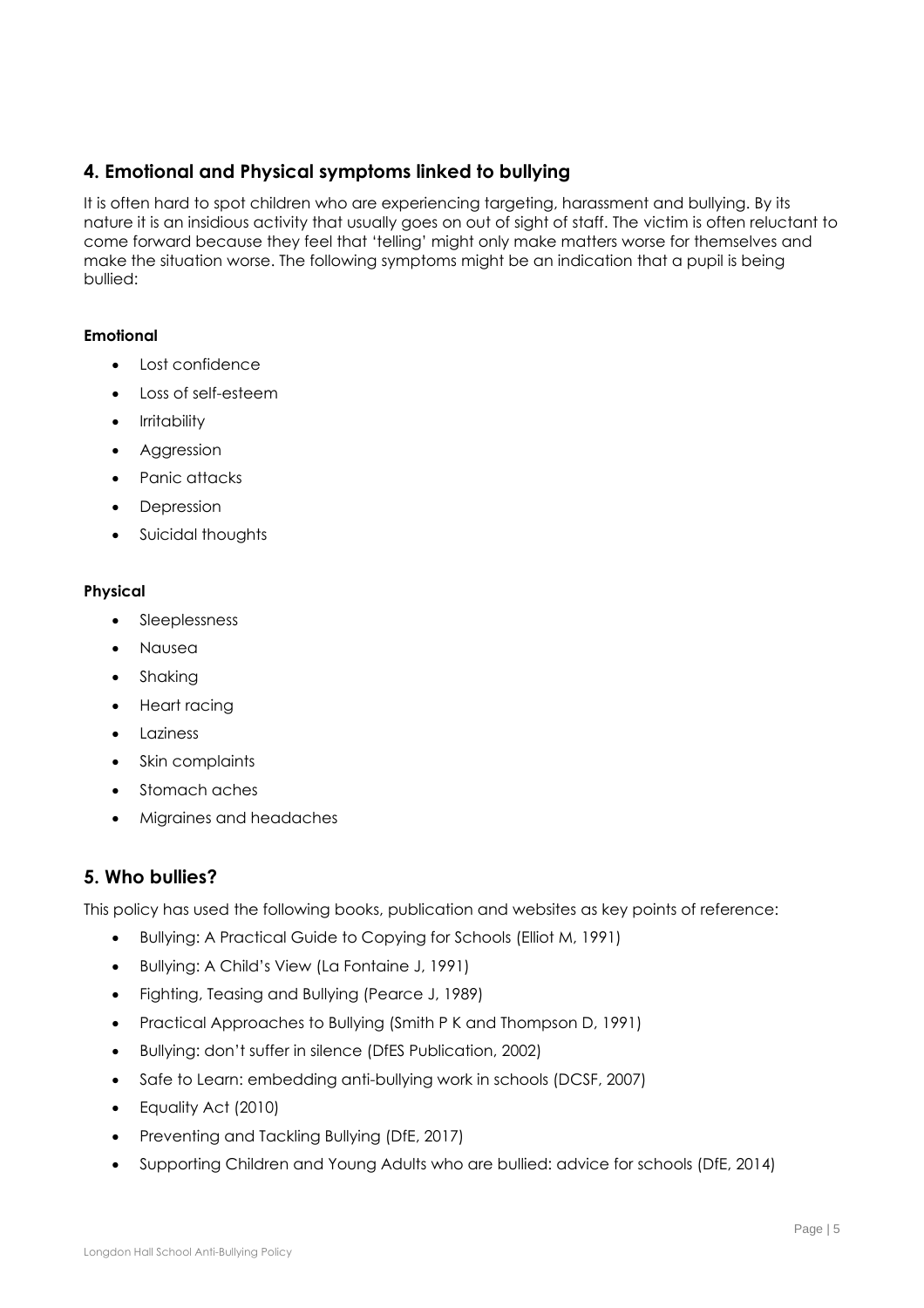It is clear from the literature that a significant number of our pupil's experience home circumstances which foster the development of bullying attitudes – for example:

- Poor parental role models
- Aggressive male figures
- Poor relationship with mother
- Inconsistent punishment by parents
- Physically and verbally aggressive adults

"*Bullies are associated with general anti-social rule breaking behaviour in school and in the community"*

*"They are often aggressive towards parents, teachers and siblings."*

*"Contrary to popular belief, bullying victim don't always differ much from other children"*

Quotes from Tattum and Herbert, 1990)

#### <span id="page-5-0"></span>**6. Who are the victims?**

Any child can be targeted, harassed or bullied. There are, however, certain risk factors that will make the experience of bullying more likely. They include:

- Lacking close friends at school
- Being shy
- Coming from an overprotective family environment
- Being from a different ethnic group to the majority
- Having educational, social or medical needs
- Being a Looked After Child
- Being a carer
- Being a 'proactive victim' a child who behaves inappropriately with others, barging in on games or being a nuisance

None of these characteristics can excuse allowing a child to be targeted, harassed or bullied.

It is safe to assume that we are always going to have to manage a proportion of children in our school who are potential (and actual) bullies and victims.

#### <span id="page-5-1"></span>**7. Our School Policy and Practice**

The following guidelines provide a framework for containing and changing attitudes towards bullying. These have been compiled with reference to advice from the DfES anti-bullying guidance pack, Bullying: Don't suffer in silence (2002) and DCSF Safe to Learn (2007), Equality Act (2010), DfE Preventing and Tackling Bullying (2017) and DfE Supporting Children and Young People who are bullied: advice for schools (2014). They are aimed at creating an ethos that will not tolerate the oppression of one person by another. These guidelines aim to establish a whole-school policy and contain both long and short-term strategies that involved the school organisation and curriculum.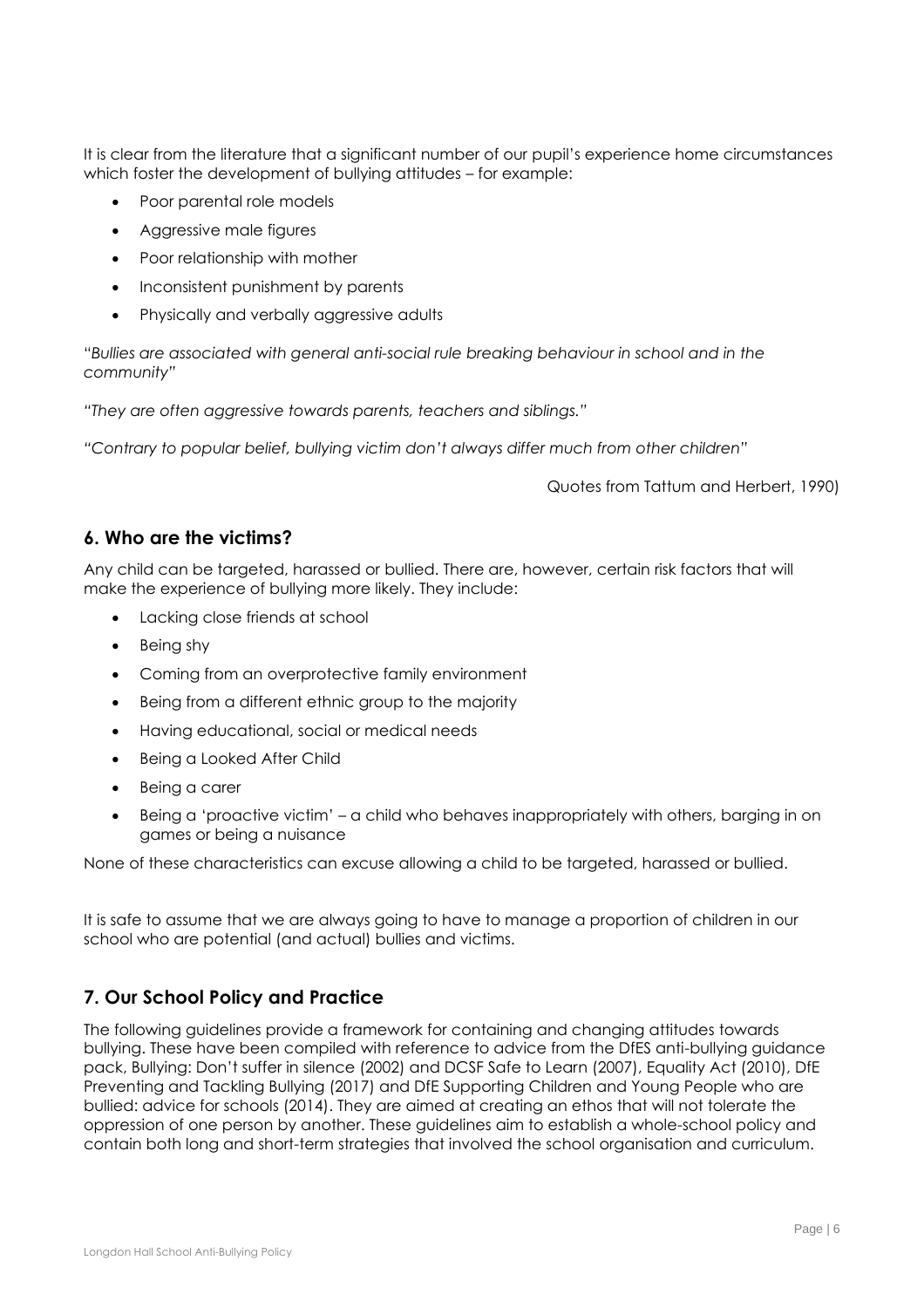- All pupils, parents and staff must recognise that any form of targeting, harassment and bullying is completely unacceptable in our school. This message will be made explicit when a child and his family/carers first come for interview; it will be stated very clearly in the pupil's handbook and will be reiterated regularly in school assemblies and tutor meetings.
- No member of staff or pupil must ever ignore a pupil being bullied or in distress as a result of being bullied. No tales of bullying must ever be discounted. They must be recorded in the bullying log book and thoroughly investigated. Seeing and doing nothing is professionally indefensible. It implies support for the aggressor and is the worst response an adult can offer. It offers no help to the victim and is an act of collusion with the bully.
- Every case of bullying must be followed up immediately (one study found 25% of teachers interviewed felt it was sometimes helpful to ignore bullying problems. This is not a view we subscribe to under any circumstances
- 1. The member of staff dealing with the incident must make an initial judgement as to its severity. More serious cases must be referred to a member of the Senior Leadership Team.
- 2. Any adult witnessing, must write an incident report (use school recording system) stating:
	- a. When?
	- b. Where?
	- c. What happened?
	- d. Who was involved?
	- e. How was it dealt with?
	- f. What actions need to be taken?
- 3. SLT must be informed of this, once the incident has been deemed as bullying then the incident must also be recorded in the bullying log book.
- 4. Victims need to be given support. They will need re-assurance that the matter will be dealt with discreetly and sensitively and that they will suffer no further occurrences of repercussions from disclosure. They are entitled to positive action: stopping the targeting, harassment and bullying immediately without implying that they are the cause of what has been done to them. It must be a priority to ensure that children who are the victims of bullying are given structured support through education staff, therapy and parents/carers. This should be accomplished through the existing handover/daily home contact and referral systems already in place. As members of staff, we must ensure that this happens.
- 5. Adults dealing with an incident must not be physically or verbally aggressive towards the aggressor. We must never bully the bully. It gives creditability, if we react in this way, to the very behaviour we seek to eliminate. We do, however, act very firmly and purposefully in our interventions with children who are producing anti-social hostile behaviour towards others.
- 6. The member of staff must make the unacceptable mature of the behaviour and its consequences clear to the bullying child. The range of sanctions available for minor incidents are outlines in the school behaviour policy. Something must be done, even if it is only discussing the incident with the child and keyworker at the end of the school day. The pupil must see that any form of targeting, harassment or bullying are taken seriously. More severe incidents will be dealt with by the senior staff. The parents, the local education authority, and the social worker (if applicable), will be informed in writing by the Head of school.
- 7. A fixed term exclusion will be considered when there are repeated incidences of bullying. The Head of school will make this decision, but it will only be used under very special circumstances (see guidance on Exclusions)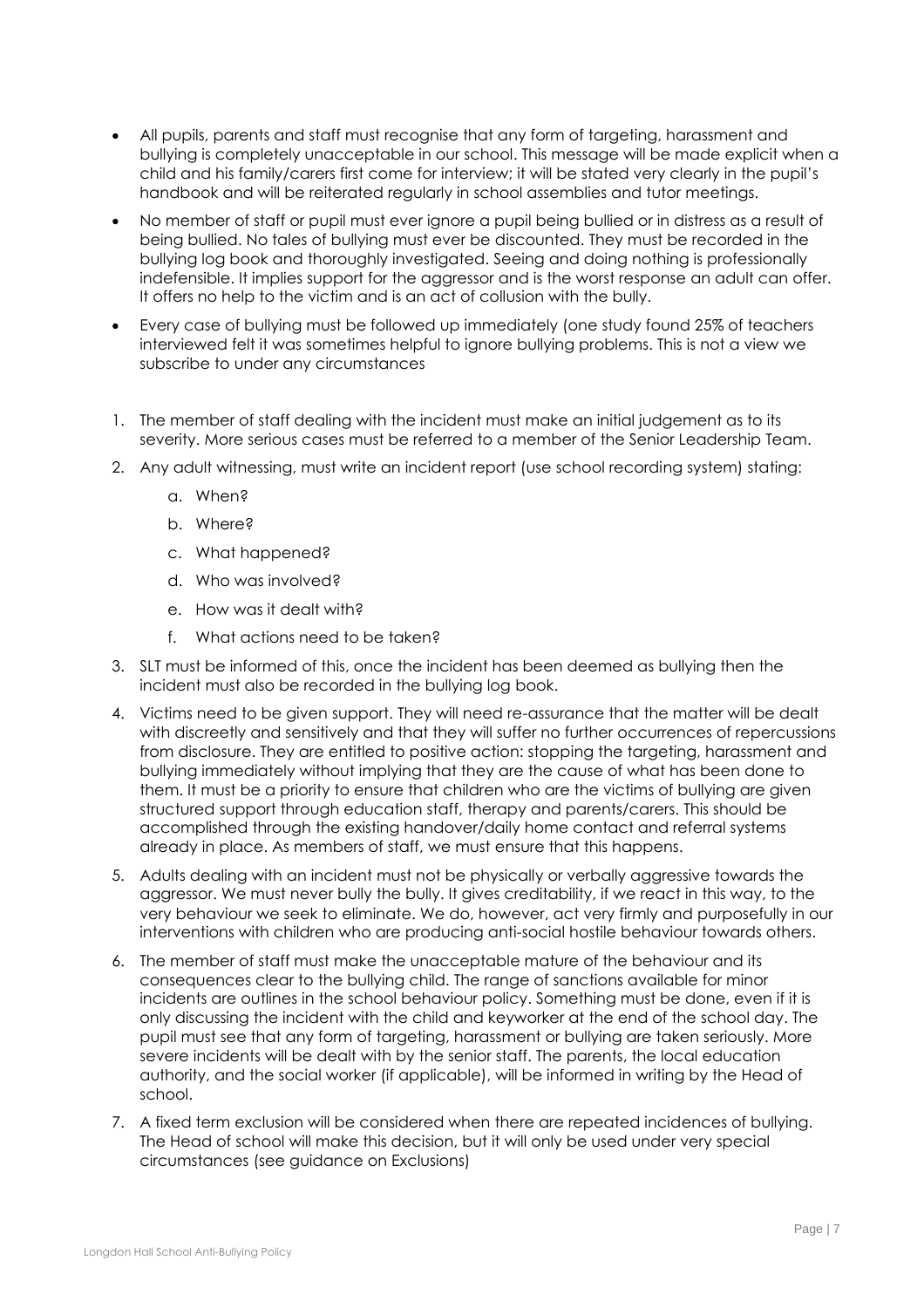- 8. The school will not hesitate to exclude pupils whom they believe jeopardise the safety of other children or continually threaten their right to safety. Again, this will be used very infrequently and only after very careful consideration by staff and full consideration with parents and referring agencies.
- 9. When a formal complaint of bullying is received either from a pupil or a parent subsequently dealt with through the school's anti-bullying procedures that is not the end of the matter. At the conclusion of the process the member of staff who has dealt with the complaint will use the school's standard satisfaction survey for parents to ensure that the parent is happy with the way the school's system for dealing with bullying have worked and been effective. In the case of a child making a complaint of bullying, the key worker will carry out individual work with that pupil to ensure that the pupil's complaints have been effectively dealt with and the child concerned has suffered no significant long-term harm.

#### <span id="page-7-0"></span>**8. Positive steps to prevent bullying**

- 1. Always be aware of the school's physical environment. It is difficult to specify where bullying is likely to occur in buildings and grounds such as ours, but by visiting 'quiet' locations frequently and by knowing where all the children you are responsible for are playing/occupied, difficulties are less likely to occur. Staff should familiarise themselves with the area risk assessments that deal with location-based bullying and ensure that the control measures detailed for each area of the school estate are followed.
- 2. Good supervision is a key requirement for controlling targeting, harassment and bullying behaviour and ensuring the safety and security of pupils. All colleagues will follow school policies with regard to supervision both during activities and especially during unstructured 'free time'. The school's Area risk assessments provide further information.
- 3. All staff must be vigilant for the early signs of distress in pupils. For example, isolation, a desire to remain with adults all the time, or erratic attendance. Although these behaviours may be symptomatic of other problems, they may indicate that bullying is taking place.
- 4. Likewise, everybody must be observant for any other indications that a child is being targeted.
- 5. Children must not 'buy off' the bully with sweets or other presents and they must never give in to demands for money. They are strongly recommended to talk to a member of staff.
- 6. Children are not encouraged to hit back. We are a 'talking' school and never advocate aggression as a means of solving problems. It may well also be contrary to the child's nature. We seek to resolve conflict creatively and constructively.
- 7. Non-violent behaviour must be recognised and celebrated. The means of rewarding it are detailed in the school's behaviour and discipline policy
- 8. The victims of bullies need their self-esteem raised through activities designed to improve their social skills. They need support from all the involved adults, both at school and at home, to counter feelings of inferiority and guilt. Suggestions for suitable activities and strategies are the responsibility of all staff and will be reflected in individual support work, individual education plans and tutorial work
- 9. Any sexist or racist comments must be challenged. Once again, a failure to act implies concurrence. We have a very determined equal opportunities policy and the ethos we are trying to maintain is well documented.

Bullying as subject will be addressed in the following ways:

• Through assemblies and tutorials. The school curriculum addresses the issue of bulling in various ways. Citizenship addresses the issue directly and attempts to make students aware of the issue and its implication for all concerned. It also attempts to equip students with the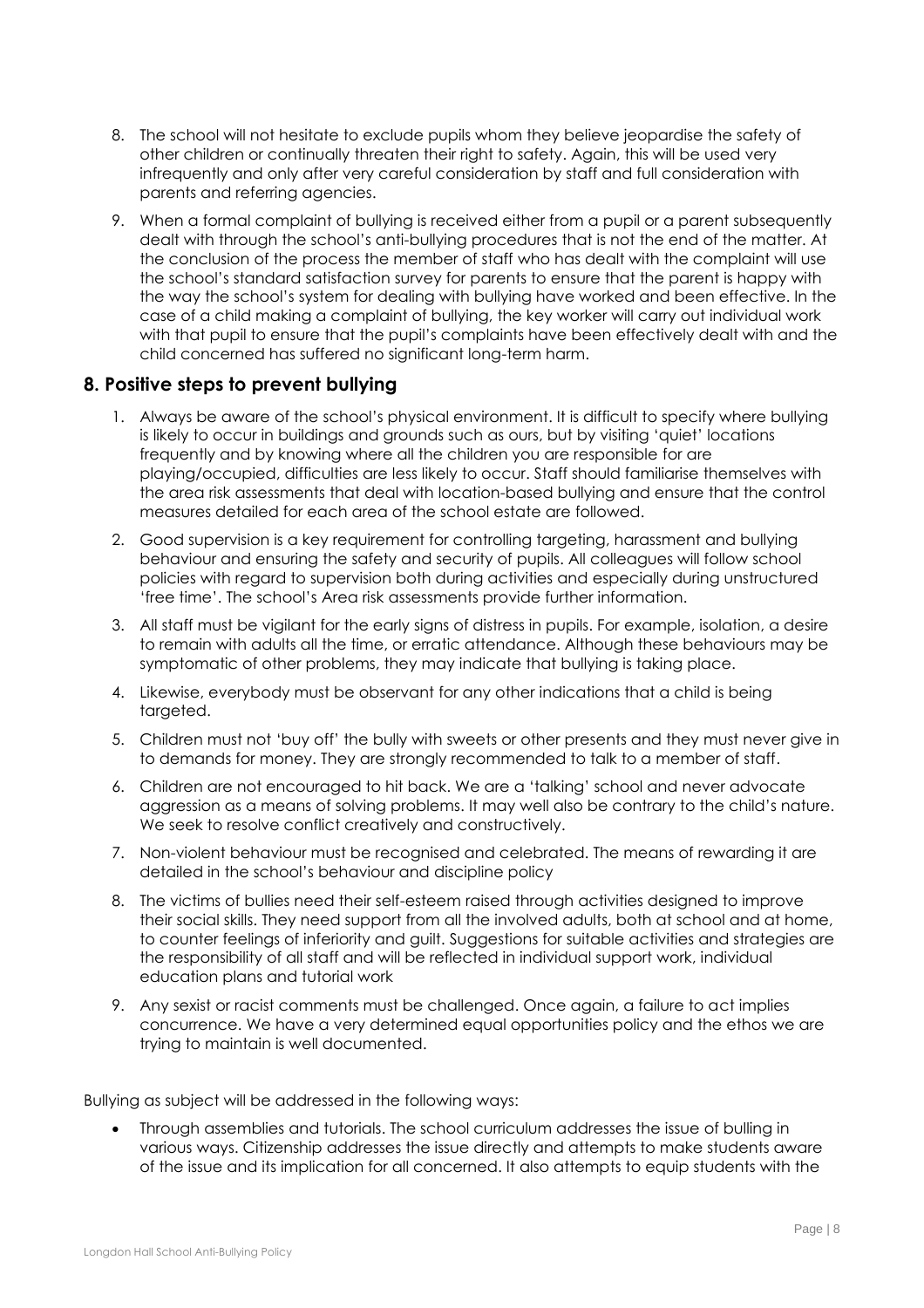knowledge and skills necessary to deal with the various forms of bullying, which may occur. In religious education the emphasis is on care and respect for one another and an acceptance and acknowledgement of the different qualities each student brings to the school. In English, opportunities which arise from the study of literature are used to examine bullying and its consequences. Science, art, music and physical education directly encourage teamwork and sharing, as do most other subjects on the curriculum. Cyber bullying is addressed in ICT lessons and stand-alone lessons around the issues relating to bullying take place during the year particularly during Anti-Bullying Week every November.

- Longdon Hall School works closely with Staffordshire PCSO Team to gain support with issues if bullying and Non-criminal bad behaviour that occurs on or off site
- Anti-bullying information leaflets are made available to parents, carers and pupils
- Ancillary/domestic staff must be encouraged to report any incidents of bullying that they see. This coincides with their role in the school's policy on behaviour and discipline. It is discussed regularly in their meetings with supervisory staff.

### <span id="page-8-0"></span>**9. Bullying outside school premises**

Teachers have the power to discipline pupils for misbehaving outside the school premises 'to such an extent as is reasonable'. This can relate to any bullying incidents occurring anywhere off the school premises, such as on school or public transport, outside the local shops, or in a town or village centre. This behaviour may also be deemed as being non-criminal bad behaviour.

Where bullying/non-criminal bad behaviour outside school is reported to school staff, it should be investigated and acted on. The Head of school should also consider whether it is appropriate to notify the police or ant-social behaviour coordinator in their local authority of the action taken against the pupil. If the misbehaviour could be criminal or poses a serious threat to a member of the public, the police should always be informed.

In all cases of misbehaviour or bullying the teacher can only discipline the pupil on school premises or elsewhere when the pupil is under the lawful control of the staff member.

# **Online bullying**

#### **What is Cyberbullying (Online bullying)?**

#### **Online bullying is often referred to as cyberbullying, meaning bullying via electronic means.**

This could be via a smart phone, computer, laptop, tablet, or online gaming platforms.

It can take place on a range of online or mobile services, such as text, email, social networking sites, video-hosting sites, messenger, photo sharing services, chat, webcams, visual learning environments and online games.

The next section looks at important information that every parent should know to prevent and respond appropriately to online bullying incidents.

#### (Anti Bullying Association)

The rapid development of, and widespread access to, technology has provided a new medium for 'virtual' bullying, which can occur in or outside school. Cyber-bullying is a different form of bullying and can happen at all times of the day, with a potentially bigger audience, and more accessories as people forward on content at a click. The Education Act 2011 amended the power in the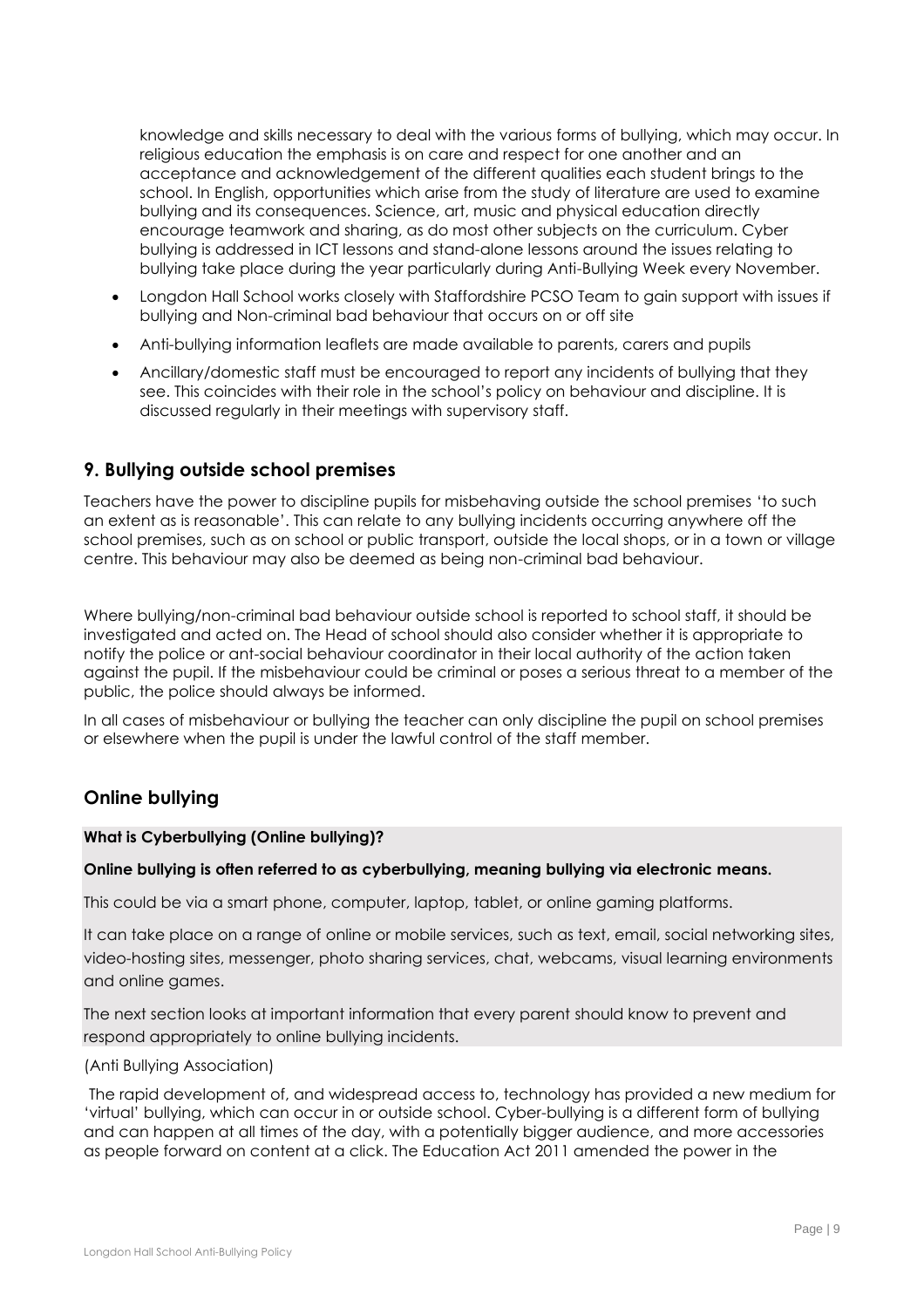Education Act 1996 to provide that when an electronic device, such as a mobile phone, has been seized by a member of staff who has been formally authorised by the head of school, that staff member can examine data or files, and delete these, where there is good reason to do so. This power applies to all schools and there is no need to have parental consent to search through a young person's mobile phone. If an electronic device that is prohibited by the school rules has been seized and the member of staff has reasonable ground to suspect that it contains evidence in relation to an offence, they must give the device to the police as soon as it is reasonably practicable. Material on the device that is suspected to be evidence relevant to an offence, or that is a pornographic image of a child or an extreme pornographic image, should not be deleted prior to giving the device to the police.1 If a staff member finds material that they do not suspect contains evidence in relation to an offence, they can decide whether it is appropriate to delete or retain the material as evidence of a breach of school discipline.

### <span id="page-9-0"></span>**10. Monitoring**

The monitoring of bullying (using school incident forms and bullying logbook) should have regard to information about incidents of bullying and how they were resolved, both immediately and over the longer term. Monitoring procedures can be used for two purposes:

- To enable schools to follow up and record progress
	- o Individual incidents which, on the surface may seem to be isolated occurrence, may be part of a much larger pattern of bullying behaviour. Monitoring can be helpful in identifying such patterns.
- To establish whether our anti-bullying practises are really being effective
	- o Records of incidents can show whether bullying is becoming less frequent or changing in nature. The results can provide insights into ways in which practice needs changing or adapting. The monitoring of incidents will be carried out by the Pastoral Team to highlight any patterns and information passed to SLT.

#### <span id="page-9-1"></span>**11. Evaluation**

This policy will be deemed to be a success if:

- Staff are more vigilant and responsive to bullying
- Fewer pupils report being bullied or that they are bullying
- More pupils say that they would not join in buying someone else
- More pupils would tell a member of staff if they were being bullied

In conclusion, the following points are worth re-iterating:

- Targeting, harassment and bullying does not stop of its own accord. It must be stopped by all staff acting with a common purpose, through a commonly understood set of procedures. There is no perfect system for eradicating this problem. It is every present and needs to be dealt with firmly and constructively as part of the therapeutic ethos of the school.
- Small children who are bullied end to become larger children who seek to bully others. We need to break this pattern. We need healthy traditions which can only emerge from children feeling safe within our environment. How children treat others depends very much on how they themselves are treated. We must at all times protect them from the bully.